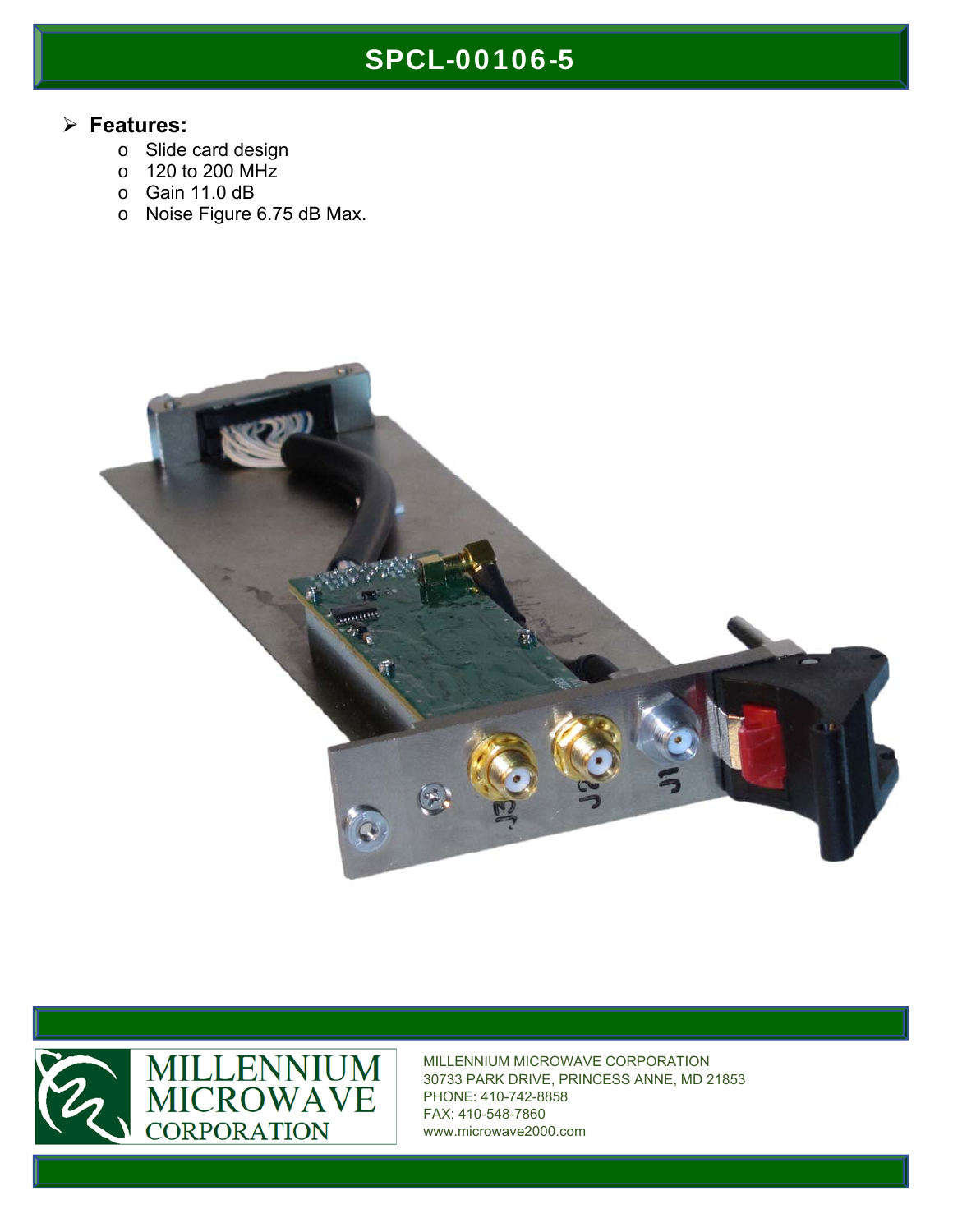## SPCL-00106-5

### **Specifications:**

| <b>SERIAL NUMBER</b>         |    |    |
|------------------------------|----|----|
| <b>SELECTED INPUT</b>        | J2 | J3 |
| TTL 1                        | 1  | 0  |
| GAIN @ 120MHz                |    |    |
| 11.0dB $_{\pm 0.5dB}$        |    |    |
| GAIN @ 200MHz                |    |    |
| 11dB $±0.5dB$                |    |    |
| VSWR@ON PORT                 |    |    |
| 1.5:1                        |    |    |
| VSWR@J1                      |    |    |
| 1.5:1                        |    |    |
| <b>ISOLATION</b>             |    |    |
| OFF PORT TO J1 *1            |    |    |
| 60dB MIN                     |    |    |
| OFF TO ON PORT *2            |    |    |
| 60dB MIN                     |    |    |
| J1 TO ON PORT ISO @ 120MHz*1 |    |    |
| 30dB MIN                     |    |    |
| J1 TO ON PORT ISO @ 200MHz*1 |    |    |
| 30dB MIN                     |    |    |
| P1dB OUTPUT PWR @ 120MHz     |    |    |
| 15dBm MIN                    |    |    |
| P1dB OUTPUT PWR @ 200MHz     |    |    |
| 15dBm MIN                    |    |    |
| NOISE FIGURE @ 120MHz        |    |    |
| 6.75dB MAX                   |    |    |
| NOISE FIGURE @ 200MHz        |    |    |
| 6.75dB MAX                   |    |    |
| RF POWER DETECTION           |    |    |
| 1.2 V TO 1.6 V*3             |    |    |
| DC POWER @ +5VDC             |    |    |
| 2W MAX                       |    |    |

| <b>SWITCHING SPEED *5</b>        |  |  |
|----------------------------------|--|--|
| PORT OFF TO ON                   |  |  |
| 10uS MAX                         |  |  |
| <b>OPERATING TEMP *5</b>         |  |  |
| $0^{\circ}$ C TO $+50^{\circ}$ C |  |  |
| WEIGHT, 1.0 lb MAX *5            |  |  |
| MAX INPUT POWER, +15dBm *5       |  |  |
| IP3 @120MHz *4                   |  |  |
| +25dBm MIN                       |  |  |
| IP3 @200MHz *4                   |  |  |
| +25dBm MIN                       |  |  |

\*1 Input to output isolation and reverse isolation, measurement referenced to the path gain.

\*2 Input to input isolation, signal incident to off port, J1 terminated with load.

\*3 Output power -10 dBm to -20 dBm @160 MHz

\*4 Third order intercept points not measured, these are guaranteed by design

\*5 Switching speed , weight, operating temp and max input power, will be measured on the First Article only.  $*6$  On test box  $0 =$  Led On, NC = Led Off



MILLENNIUM MICROWAVE CORPORATION 30733 PARK DRIVE, PRINCESS ANNE, MD 21853 PHONE: 410-742-8858 FAX: 410-548-7860 www.microwave2000.com